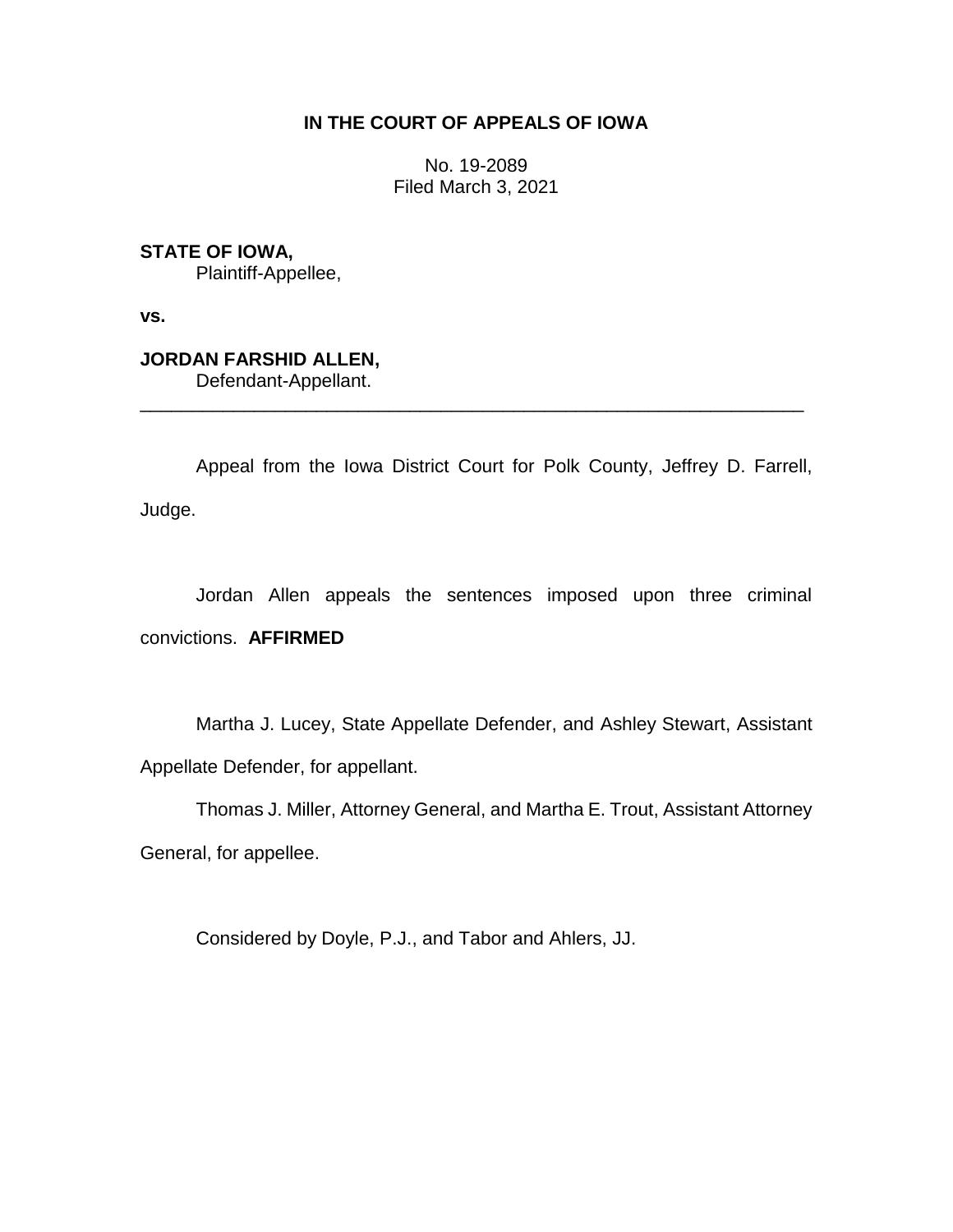## **AHLERS, Judge.**

 $\overline{a}$ 

Jordan Allen appeals the sentences imposed after pleading guilty to crimes in two cases. In the first case, he pleaded guilty to burglary in the third degree and theft in the second degree, both as a habitual offender. In the second case, he pleaded guilty to burglary in the third degree as a habitual offender. The district court sentenced Allen to terms of imprisonment not to exceed fifteen years with mandatory minimums of three years on all three convictions, with the sentences in the first case to be served concurrently to one another and the sentence in the second case to be served consecutively to the sentences in the first case. The court also ordered the sentences to be served consecutively to Allen's remaining prison term in a parole-revocation case.

Allen appeals,<sup>1</sup> claiming the court abused its discretion in imposing a prison sentence and in ordering the sentence imposed in the second case be served consecutively. Specifically, he claims the court "did not adequately consider [his] rehabilitative mitigating factors including his drug addiction, acceptance of responsibility for the crimes, his supportive family, and remorse for his actions." He asserts appropriate consideration of these factors should have resulted in suspended and concurrent sentences.

"A sentencing court's decision to impose a specific sentence that falls within the statutory limits 'is cloaked with a strong presumption in its favor, and will only be overturned for an abuse of discretion or the consideration of inappropriate

<sup>&</sup>lt;sup>1</sup> Allen's convictions resulted from guilty pleas. The State agrees Allen has "good cause" to appeal because he is challenging the sentences imposed instead of his guilty pleas. *See* Iowa Code § 814.6(1)(a)(3) (Supp. 2019); *State v. Damme*, 944 N.W.2d 98, 104 (Iowa 2020).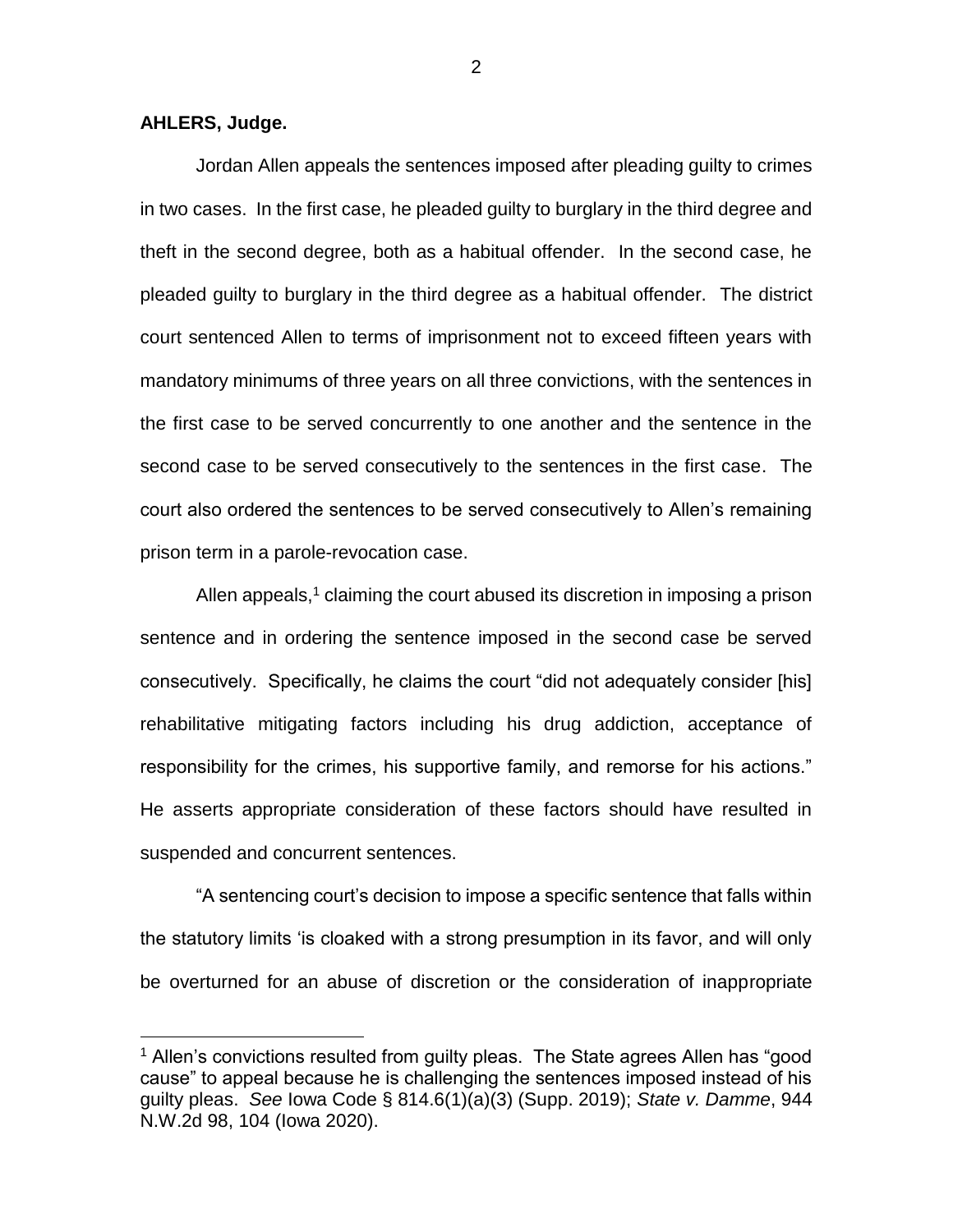matters.'" *State v. Boldon*, \_\_\_ N.W.2d \_\_\_, \_\_\_, 2021 WL 297435, at \*8 (Iowa 2021) (quoting *State v. Formaro*, 638 N.W.2d 720, 724 (Iowa 2002)). "[A] sentencing court is to consider any mitigating circumstances relating to a defendant." *State v. Crooks*, 911 N.W.2d 153, 173 (Iowa 2018) (quoting *State v. Witham*, 583 N.W.2d 677, 678 (Iowa 1998)).

At the sentencing hearing, defense counsel highlighted Allen's "drug addiction," struggles therewith, and need for treatment; his age; his continued acceptance of responsibility; the return of property related to the crimes; his support system as evidenced by letters to the court<sup>2</sup>; and the non-violent nature of the crimes. In his statement of allocution, Allen noted his "great family," drug addiction and resulting poor choices, sincere remorse, acceptance of responsibility, and willingness to do "whatever it takes to make it right" with the victims.

The court thanked both defense counsel and Allen for their statements. The court acknowledged its belief Allen was sincere in his statements, Allen's positive supports, his drug addiction and desire for treatment, and the fact that the crimes were not violent in nature. However, the court ultimately determined a prison sentence was appropriate. In light of there being separate and distinct criminal acts, there being multiple victims, the fact Allen was on parole at the time of his crimes, and his criminal history, the court ordered a consecutive sentence in the

 $\overline{a}$ 

<sup>&</sup>lt;sup>2</sup> At the sentencing hearing, defense counsel requested the court to consider "a few letters" that "were sent to the court and will be filed directly into the court file." The court stated it had already read them and agreed to consider them. Those letters, which were attached to the presentence investigation report, generally highlighted Allen's struggle with addiction and positive support system.